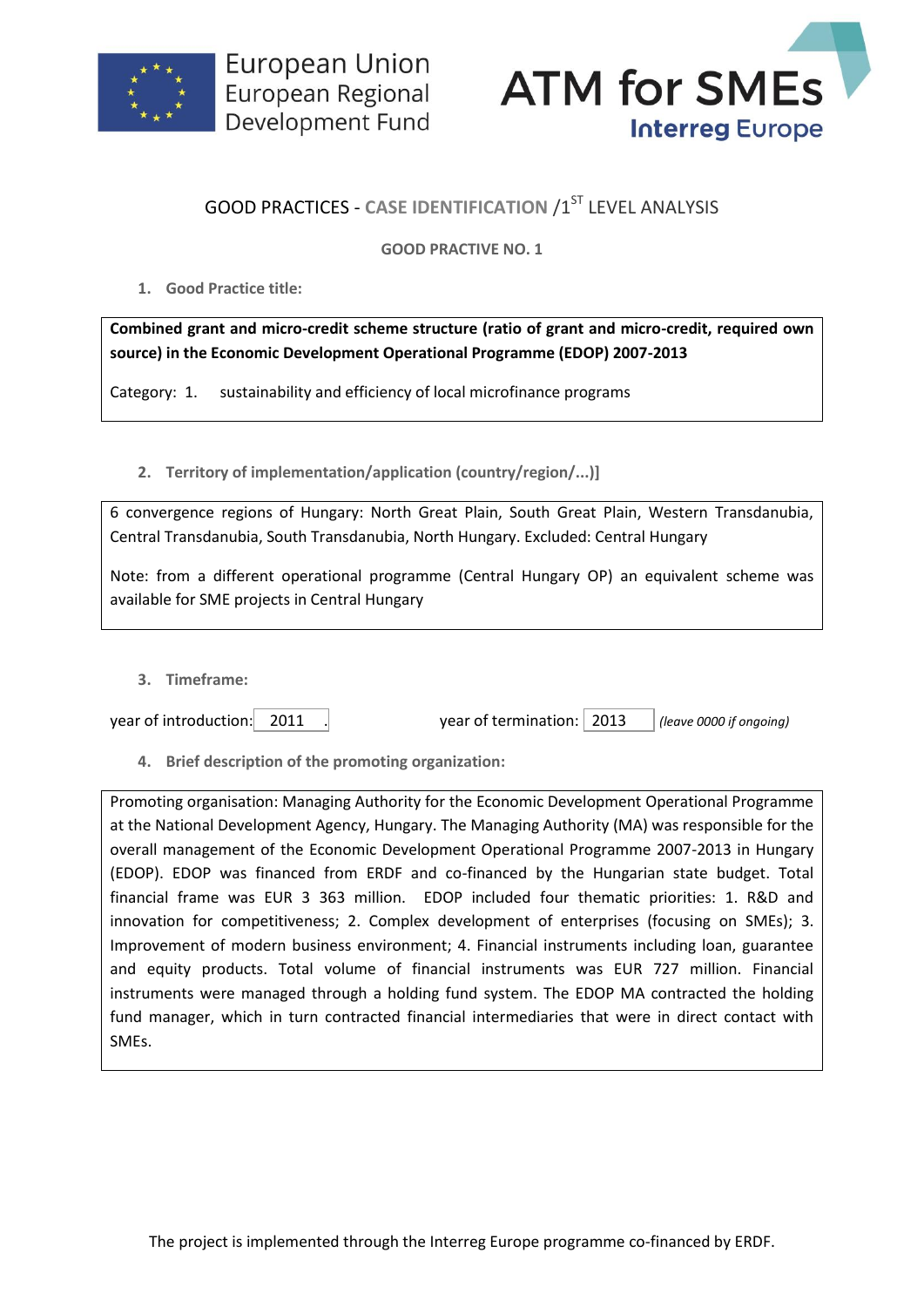



**5. Main objective of the initiative:**

Based on targeted analyses there were too few SME-tailored financial products on the market in Hungary. The combined grant and micro-credit scheme was intended specifically for micro enterprises. The scheme included non-refundable and refundable financial assistance. The financial assistance could be used for technology modernisation, purchase of machinery, IT development, business infrastructure (real estate) purchase and development. The scope of financial intermediaries was limited to enterprise development foundations, non-banking type financial enterprises and savings cooperatives. One of the objectives of the combined scheme was to make microenterprises used to financial instruments gaining ground in the succeeding years.

**6. Brief explanation of the initiative:**

Scheme structure: Total eligible costs of funded projects had to include own resources (min. 10%) AND micro-loan (max 60%) AND non-refundable grant (max 45%). Own resources could not go below 10%, the non-refundable grant cannot exceeded 45% and the micro-loan had to exceed the nonrefundable grant. Concerning project sizes the non-refundable grant could range from EUR 3 300 to EUR 33 000, whereas the micro-loan could range from EUR 3 300 to EUR 65 400.

**7. Target group and measures to involve the target group:**

Primary target group was those micro enterprises that had difficulties in getting access to finance and had limited funding to cover their own contribution for their projects. Small and medium sized enterprises were excluded from applying for the scheme. Banks were not allowed to act as financial intermediaries, the scope was limited to enterprise development foundations, non-banking type financial enterprises and savings cooperatives. These intermediaries were able to involve the target group extensively.

## **8. Innovativeness:**

This was the first scheme in Hungary to combine non-refundable and refundable financial assistance for projects funded from ERDF. Implementation was preceded by long preparation since the complexity of the scheme and the number of involved actors set challenges for the managing authority. The scheme was funded from two priority axes of EDOP: the grant component had funding from Priority Axis 2, whereas the loan component was funded from Priority Axis 4. Projects had to fulfil requirements set by the managing authority and by the involved financial intermediaries, too.